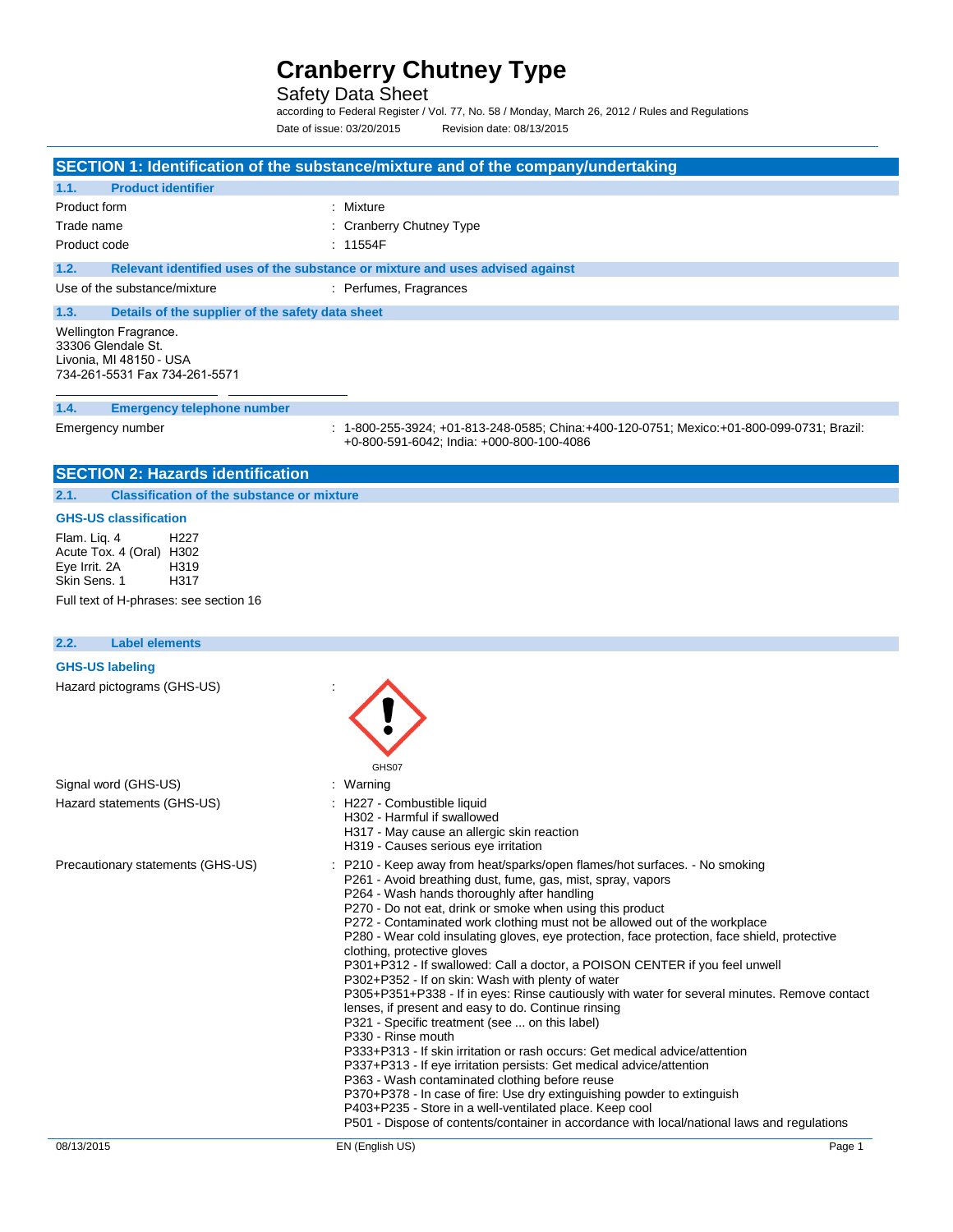Safety Data Sheet

according to Federal Register / Vol. 77, No. 58 / Monday, March 26, 2012 / Rules and Regulations

### **2.3. Other hazards**

## No additional information available

## **2.4. Unknown acute toxicity (GHS US)**

### Not applicable

### **SECTION 3: Composition/information on ingredients**

### **3.1. Substance**

### Not applicable

#### **3.2. Mixture**

| <b>Name</b>            | <b>Product identifier</b> | $\%$                 | <b>GHS-US classification</b>                                                                                                                            |
|------------------------|---------------------------|----------------------|---------------------------------------------------------------------------------------------------------------------------------------------------------|
| Benzyl benzoate        | (CAS No) 120-51-4         | $10 - 40$            | Acute Tox. 4 (Oral), H302<br>Aquatic Chronic 2, H411                                                                                                    |
| methyl anthranilate    | (CAS No) 134-20-3         | $3.038 - 12.838$     | Eye Irrit. 2A, H319<br>Aquatic Acute 3, H402                                                                                                            |
| Cinnamic alcohol       | (CAS No) 104-54-1         | $1.3051 -$<br>5.5151 | Acute Tox. 4 (Oral), H302<br>Skin Sens. 1B, H317                                                                                                        |
| Veltol plus crystals   | (CAS No) 4940-11-8        | $0.7099 -$<br>2.9999 | Acute Tox. 4 (Oral), H302                                                                                                                               |
| Amyl cinnamic aldehyde | (CAS No) 122-40-7         | $0.5611 -$<br>2.3711 | Skin Sens. 1B, H317<br>Aquatic Chronic 2, H411                                                                                                          |
| Dimyrcetol             | (CAS No) 25279-09-8       | $0.496 - 2.096$      | Skin Irrit. 2, H315<br>Eye Irrit. 2A, H319                                                                                                              |
| Allyl caproate         | (CAS No) 123-68-2         | $0.3472 -$<br>1.4672 | Flam. Liq. 4, H227<br>Acute Tox. 3 (Oral), H301<br>Acute Tox. 3 (Dermal), H311<br>Skin Irrit. 2, H315<br>Eye Irrit. 2A, H319<br>Aquatic Chronic 2, H411 |
| Geraniol               | (CAS No) 106-24-1         | $0.1 - 1$            | Skin Irrit. 2, H315<br>Eye Dam. 1, H318<br>Skin Sens. 1, H317                                                                                           |
| Aldehyde C-16          | (CAS No) 77-83-8          | $0.1 - 1$            | Skin Sens. 1, H317<br>Aquatic Chronic 2, H411                                                                                                           |

#### Allergen report available upon request.

Full text of H-phrases: see section 16

| <b>SECTION 4: First aid measures</b>                                |                                                                                                                                                                                                                                                                                                                                                                                                                          |
|---------------------------------------------------------------------|--------------------------------------------------------------------------------------------------------------------------------------------------------------------------------------------------------------------------------------------------------------------------------------------------------------------------------------------------------------------------------------------------------------------------|
| <b>Description of first aid measures</b><br>4.1.                    |                                                                                                                                                                                                                                                                                                                                                                                                                          |
| First-aid measures general                                          | : Never give anything by mouth to an unconscious person. If you feel unwell, seek medical<br>advice (show the label where possible).                                                                                                                                                                                                                                                                                     |
| First-aid measures after inhalation                                 | : Allow victim to breathe fresh air. Allow the victim to rest.                                                                                                                                                                                                                                                                                                                                                           |
| First-aid measures after skin contact                               | : Remove affected clothing and wash all exposed skin area with mild soap and water, followed<br>by warm water rinse. Wash with plenty of soap and water. If skin irritation or rash occurs: Get<br>immediate medical advice/attention. Get medical advice/attention. Specific treatment (see<br>Wash skin with plenty of water, Call a physician immediately on this label). Wash contaminated<br>clothing before reuse. |
| First-aid measures after eye contact                                | : Rinse cautiously with water for several minutes. Remove contact lenses, if present and easy to<br>do. Continue rinsing. If eye irritation persists: Get medical advice/attention. Get medical<br>advice/attention.                                                                                                                                                                                                     |
| First-aid measures after ingestion                                  | : Rinse mouth. Do NOT induce vomiting. Obtain emergency medical attention. Call a POISON<br>CENTER or doctor/physician if you feel unwell.                                                                                                                                                                                                                                                                               |
| 4.2.<br>Most important symptoms and effects, both acute and delayed |                                                                                                                                                                                                                                                                                                                                                                                                                          |
| Symptoms/injuries after inhalation                                  | : May cause an allergic skin reaction.                                                                                                                                                                                                                                                                                                                                                                                   |
| Symptoms/injuries after eye contact                                 | : Causes serious eye irritation.                                                                                                                                                                                                                                                                                                                                                                                         |
| Symptoms/injuries after ingestion                                   | : Swallowing a small quantity of this material will result in serious health hazard.                                                                                                                                                                                                                                                                                                                                     |
| 4.3.                                                                | Indication of any immediate medical attention and special treatment needed                                                                                                                                                                                                                                                                                                                                               |
| No additional information available                                 |                                                                                                                                                                                                                                                                                                                                                                                                                          |

|      | <b>SECTION 5: Firefighting measures</b> |                                                        |
|------|-----------------------------------------|--------------------------------------------------------|
| 5.1. | <b>Extinguishing media</b>              |                                                        |
|      | Suitable extinguishing media            | : Foam. Dry powder. Carbon dioxide. Water spray. Sand. |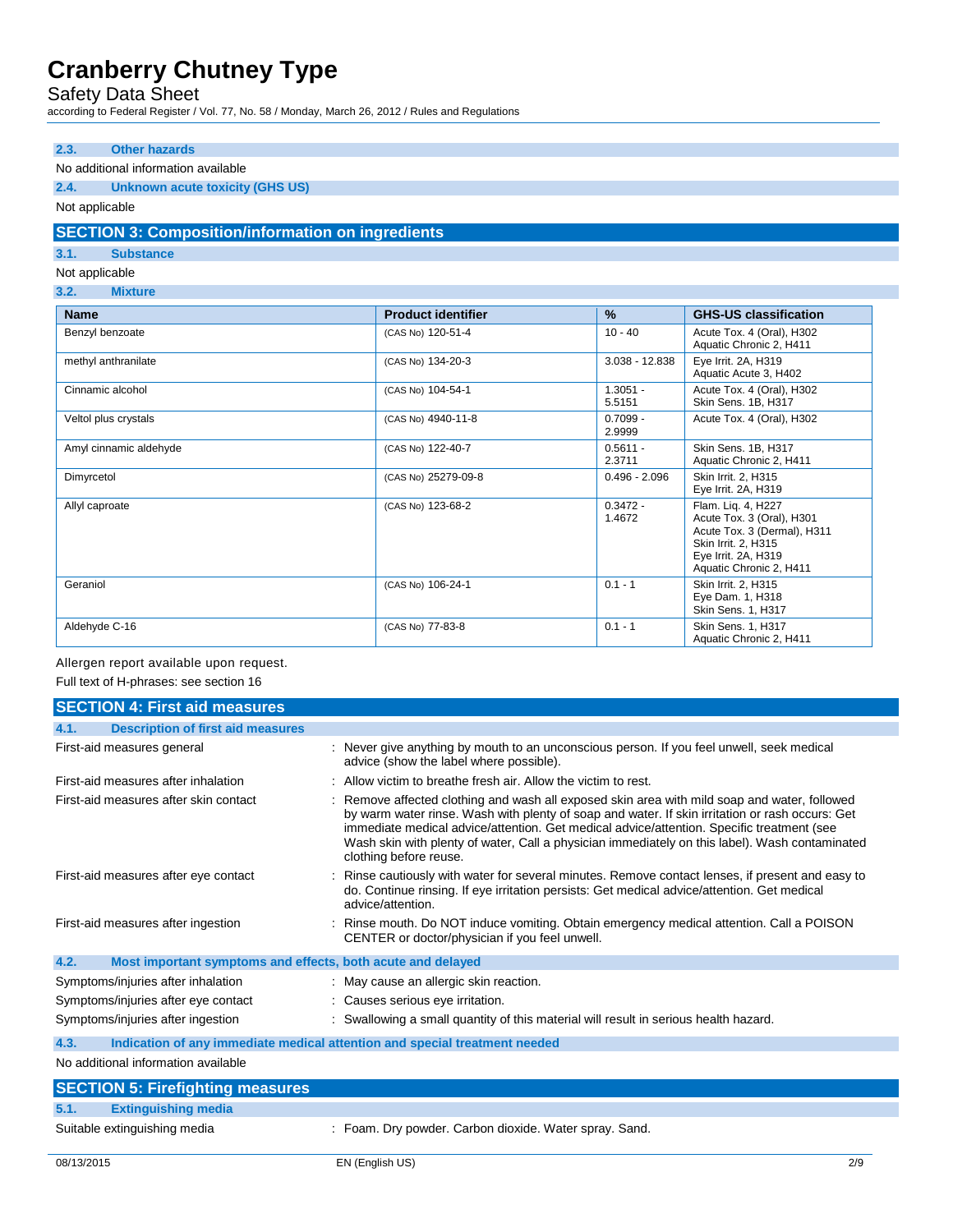Safety Data Sheet

according to Federal Register / Vol. 77, No. 58 / Monday, March 26, 2012 / Rules and Regulations

|                         | Unsuitable extinguishing media                        | : Do not use a heavy water stream.                                                                                                                                   |  |
|-------------------------|-------------------------------------------------------|----------------------------------------------------------------------------------------------------------------------------------------------------------------------|--|
| 5.2.                    | Special hazards arising from the substance or mixture |                                                                                                                                                                      |  |
| Fire hazard             |                                                       | : Combustible liquid.                                                                                                                                                |  |
| <b>Explosion hazard</b> |                                                       | : May form flammable/explosive vapor-air mixture.                                                                                                                    |  |
| 5.3.                    | <b>Advice for firefighters</b>                        |                                                                                                                                                                      |  |
|                         | Firefighting instructions                             | : Use water spray or fog for cooling exposed containers. Exercise caution when fighting any<br>chemical fire. Prevent fire-fighting water from entering environment. |  |
|                         | Protection during firefighting                        | : Do not enter fire area without proper protective equipment, including respiratory protection.                                                                      |  |

|                  | <b>SECTION 6: Accidental release measures</b>                       |                                                                                                              |
|------------------|---------------------------------------------------------------------|--------------------------------------------------------------------------------------------------------------|
| 6.1.             | Personal precautions, protective equipment and emergency procedures |                                                                                                              |
| General measures |                                                                     | : Remove ignition sources. Use special care to avoid static electric charges. No open flames. No<br>smoking. |
| 6.1.1.           | For non-emergency personnel                                         |                                                                                                              |
|                  | Emergency procedures                                                | : Evacuate unnecessary personnel.                                                                            |
| 6.1.2.           | For emergency responders                                            |                                                                                                              |
|                  | Protective equipment                                                | : Equip cleanup crew with proper protection.                                                                 |
|                  | Emergency procedures                                                | : Ventilate area.                                                                                            |
| 6.2.             | <b>Environmental precautions</b>                                    |                                                                                                              |
|                  |                                                                     | Prevent entry to sewers and public waters. Notify authorities if liquid enters sewers or public waters.      |

## **6.3. Methods and material for containment and cleaning up**

Methods for cleaning up : Soak up spills with inert solids, such as clay or diatomaceous earth as soon as possible. Collect spillage. Store away from other materials.

### **6.4. Reference to other sections**

See Heading 8. Exposure controls and personal protection.

| <b>SECTION 7: Handling and storage</b>                               |                                                                                                                                                                                                                                                                                         |  |
|----------------------------------------------------------------------|-----------------------------------------------------------------------------------------------------------------------------------------------------------------------------------------------------------------------------------------------------------------------------------------|--|
| 7.1.<br><b>Precautions for safe handling</b>                         |                                                                                                                                                                                                                                                                                         |  |
| Additional hazards when processed                                    | : Handle empty containers with care because residual vapors are flammable. Keep away from<br>Keep away from heat, sparks and flame. - No smoking.                                                                                                                                       |  |
| Precautions for safe handling                                        | : Wash hands and other exposed areas with mild soap and water before eating, drinking or<br>smoking and when leaving work. Provide good ventilation in process area to prevent formation<br>of vapor. No open flames. No smoking. Avoid breathing dust, fume, gas, mist, spray, vapors. |  |
| Hygiene measures                                                     | : Do not eat, drink or smoke when using this product. Wash hands thoroughly after handling.<br>Contaminated work clothing should not be allowed out of the workplace. Wash contaminated<br>clothing before reuse.                                                                       |  |
| 7.2.<br>Conditions for safe storage, including any incompatibilities |                                                                                                                                                                                                                                                                                         |  |
| Technical measures                                                   | : Proper grounding procedures to avoid static electricity should be followed.                                                                                                                                                                                                           |  |
| Storage conditions                                                   | : Keep only in the original container in a cool, well ventilated place away from : Keep container<br>closed when not in use. Keep in fireproof place.                                                                                                                                   |  |
| Incompatible products                                                | : Strong bases. Strong acids.                                                                                                                                                                                                                                                           |  |
| Incompatible materials                                               | : Sources of ignition. Direct sunlight. Heat sources.                                                                                                                                                                                                                                   |  |

**7.3. Specific end use(s)**

No additional information available

|              | <b>SECTION 8: Exposure controls/personal protection</b> |                |  |
|--------------|---------------------------------------------------------|----------------|--|
| 8.1.         | <b>Control parameters</b>                               |                |  |
|              | <b>Cranberry Chutney Type</b>                           |                |  |
| <b>ACGIH</b> |                                                         | Not applicable |  |
| <b>OSHA</b>  |                                                         | Not applicable |  |
|              |                                                         |                |  |

#### **8.2. Exposure controls**

Personal protective equipment : Avoid all unnecessary exposure.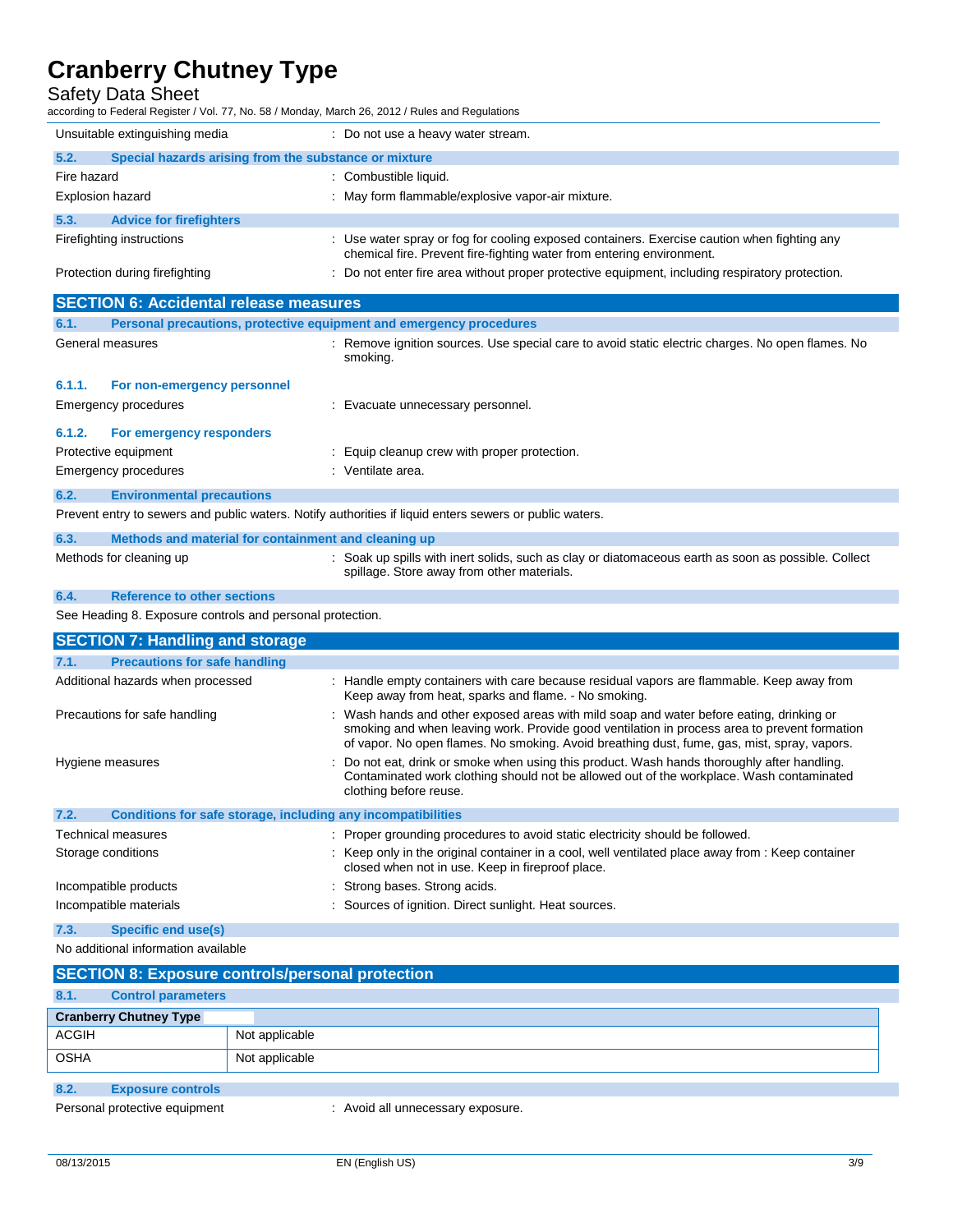### Safety Data Sheet

according to Federal Register / Vol. 77, No. 58 / Monday, March 26, 2012 / Rules and Regulations

| Hand protection        | : Wear protective gloves.                |
|------------------------|------------------------------------------|
| Eye protection         | : Chemical goggles or safety glasses.    |
| Respiratory protection | : Wear appropriate mask.                 |
| Other information      | : Do not eat, drink or smoke during use. |
|                        |                                          |

#### **SECTION 9: Physical and chemical properties**

| 9.1.<br>Information on basic physical and chemical properties |                    |
|---------------------------------------------------------------|--------------------|
| Physical state                                                | Liquid             |
| Color                                                         | light yellow amber |
| Odor                                                          | Fruity             |
| Odor threshold                                                | No data available  |
| pH                                                            | No data available  |
| Relative evaporation rate (butyl acetate=1)                   | No data available  |
| Melting point                                                 | No data available  |
| Freezing point                                                | No data available  |
| Boiling point                                                 | No data available  |
| Flash point                                                   | 65.6 °C            |
| Auto-ignition temperature                                     | No data available  |
| Decomposition temperature                                     | No data available  |
| Flammability (solid, gas)                                     | No data available  |
| Vapor pressure                                                | No data available  |
| Relative vapor density at 20 °C                               | No data available  |
| Relative density                                              | No data available  |
| Solubility                                                    | No data available  |
| Log Pow                                                       | No data available  |
| Log Kow                                                       | No data available  |
| Viscosity, kinematic                                          | No data available  |
| Viscosity, dynamic                                            | No data available  |
| <b>Explosive properties</b>                                   | No data available  |
| Oxidizing properties                                          | No data available  |
| <b>Explosion limits</b>                                       | No data available  |

**9.2. Other information**

No additional information available

|                  | <b>SECTION 10: Stability and reactivity</b>                                                 |
|------------------|---------------------------------------------------------------------------------------------|
| 10.1.            | <b>Reactivity</b>                                                                           |
|                  | No additional information available                                                         |
| 10.2.            | <b>Chemical stability</b>                                                                   |
|                  | Combustible liquid. May form flammable/explosive vapor-air mixture.                         |
| 10.3.            | <b>Possibility of hazardous reactions</b>                                                   |
| Not established. |                                                                                             |
| 10.4.            | <b>Conditions to avoid</b>                                                                  |
|                  | Direct sunlight. Extremely high or low temperatures. Open flame. Overheating. Heat. Sparks. |
| 10.5.            | <b>Incompatible materials</b>                                                               |
|                  | Strong acids. Strong bases.                                                                 |
| 10.6.            | <b>Hazardous decomposition products</b>                                                     |
|                  | fume. Carbon monoxide. Carbon dioxide. May release flammable gases.                         |
|                  | <b>SECTION 11: Toxicological information</b>                                                |
| 11.1.            | Information on toxicological effects                                                        |
| Acute toxicity   | : Oral: Harmful if swallowed.                                                               |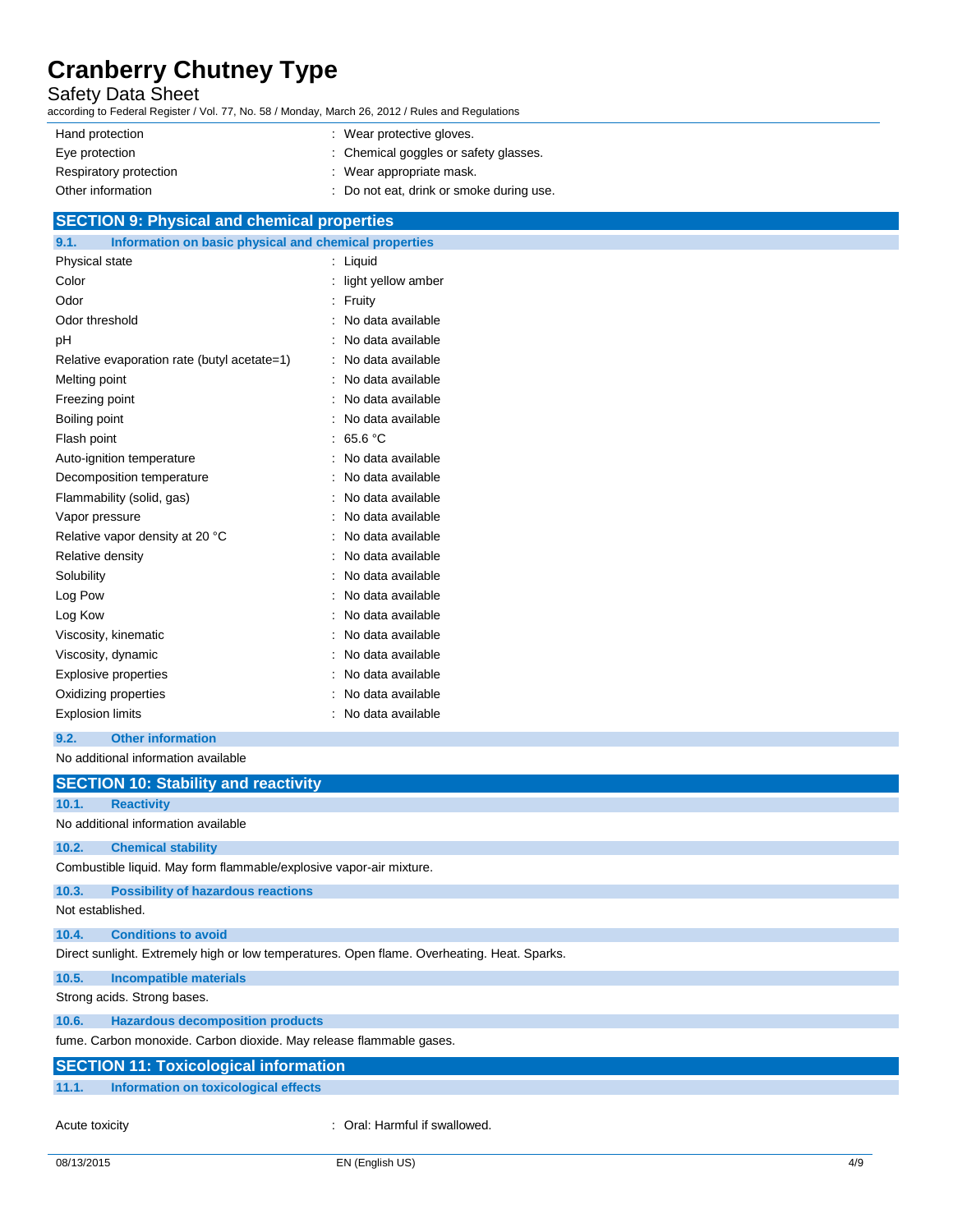Safety Data Sheet

L.

|                                                        | ccording to Federal Register / Vol. 77, No. 58 / Monday, March 26, 2012 / Rules and Regulations |
|--------------------------------------------------------|-------------------------------------------------------------------------------------------------|
| <b>Cranberry Chutney Type</b>                          |                                                                                                 |
| ATE US (oral)                                          | 1429.744 mg/kg body weight                                                                      |
| Skin corrosion/irritation                              | : Not classified                                                                                |
| Serious eye damage/irritation                          | Causes serious eye irritation.                                                                  |
| Respiratory or skin sensitization                      | May cause an allergic skin reaction.                                                            |
| Germ cell mutagenicity                                 | Not classified                                                                                  |
| Carcinogenicity                                        | Not classified                                                                                  |
| <b>Cranberry Chutney Type</b>                          |                                                                                                 |
| Reproductive toxicity                                  | : Not classified                                                                                |
| Specific target organ toxicity (single exposure)       | : Not classified                                                                                |
| <b>Cranberry Chutney Type</b>                          |                                                                                                 |
| Specific target organ toxicity (repeated<br>exposure)  | : Not classified                                                                                |
| Aspiration hazard                                      | : Not classified                                                                                |
| Potential Adverse human health effects and<br>symptoms | Based on available data, the classification criteria are not met. Harmful if swallowed.         |
| Symptoms/injuries after inhalation                     | : May cause an allergic skin reaction.                                                          |
| Symptoms/injuries after eye contact                    | Causes serious eye irritation.                                                                  |
| Symptoms/injuries after ingestion                      | Swallowing a small quantity of this material will result in serious health hazard.              |
| <b>SECTION 12: Ecological information</b>              |                                                                                                 |
| 12.1.<br><b>Toxicity</b>                               |                                                                                                 |
| No additional information available                    |                                                                                                 |
| 12.2.<br><b>Persistence and degradability</b>          |                                                                                                 |
| <b>Cranberry Chutney Type</b>                          |                                                                                                 |
| Persistence and degradability                          | Not established                                                                                 |
| 12.3.<br><b>Bioaccumulative potential</b>              |                                                                                                 |
|                                                        |                                                                                                 |
| <b>Cranberry Chutney Type</b>                          |                                                                                                 |
| Bioaccumulative potential                              | Not established                                                                                 |
| <b>Mobility in soil</b><br>12.4.                       |                                                                                                 |
| No additional information available                    |                                                                                                 |
| 12.5.<br><b>Other adverse effects</b>                  |                                                                                                 |
| Effect on ozone layer                                  |                                                                                                 |
| Effect on the global warming                           | No known ecological damage caused by this product.                                              |
| Other information                                      | Avoid release to the environment.                                                               |
| <b>SECTION 13: Disposal considerations</b>             |                                                                                                 |

| Waste disposal recommendations           | Dispose in a safe manner in accordance with local/national regulations. Dispose of<br>contents/container in accordance with local/national laws and regulations. |
|------------------------------------------|------------------------------------------------------------------------------------------------------------------------------------------------------------------|
| Additional information                   | Handle empty containers with care because residual vapors are flammable.                                                                                         |
| Ecology - waste materials                | Avoid release to the environment.                                                                                                                                |
| <b>SECTION 14: Transport information</b> |                                                                                                                                                                  |

| $\overline{1}$                 |                                                                            |     |
|--------------------------------|----------------------------------------------------------------------------|-----|
| In accordance with DOT         |                                                                            |     |
| Not regulated for transport    |                                                                            |     |
| <b>Additional information</b>  |                                                                            |     |
| Other information              | : No supplementary information available.                                  |     |
| <b>ADR</b>                     |                                                                            |     |
| Transport document description | : UN 3082 ENVIRONMENTALLY HAZARDOUS SUBSTANCE, LIQUID, N.O.S., 9, III, (E) |     |
| Packing group (ADR)            | : III                                                                      |     |
| 08/13/2015                     | EN (English US)                                                            | 5/9 |
|                                |                                                                            |     |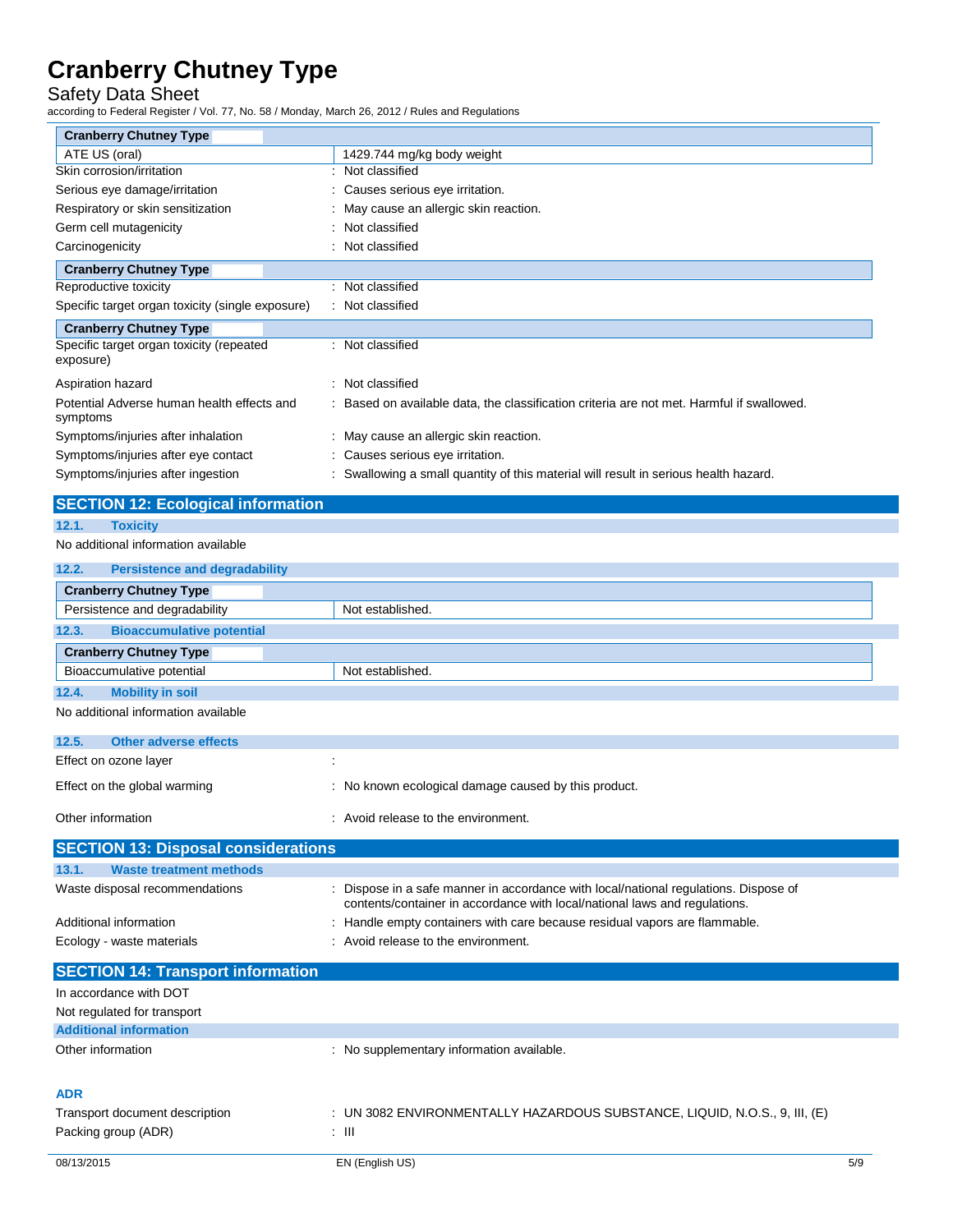## Safety Data Sheet

according to Federal Register / Vol. 77, No. 58 / Monday, March 26, 2012 / Rules and Regulations

| Class (ADR)                               | : 9 - Miscellaneous dangerous substances and articles |
|-------------------------------------------|-------------------------------------------------------|
| Hazard identification number (Kemler No.) | : 90                                                  |
| Classification code (ADR)                 | : M6                                                  |
| Hazard labels (ADR)                       | : 9 - Miscellaneous dangerous compounds               |
|                                           |                                                       |
| Orange plates                             | 90<br>3082                                            |
| Tunnel restriction code (ADR)             | : E                                                   |
| LQ                                        | : 51                                                  |
| Excepted quantities (ADR)                 | $\therefore$ E1                                       |
| <b>Transport by sea</b>                   |                                                       |
| UN-No. (IMDG)                             | : 3082                                                |
| Proper Shipping Name (IMDG)               | ENVIRONMENTALLY HAZARDOUS SUBSTANCE, LIQUID, N.O.S.   |
| Class (IMDG)                              | : 9 - Miscellaneous dangerous compounds               |
| Packing group (IMDG)                      | : III - substances presenting low danger              |
| Air transport                             |                                                       |
| UN-No. (IATA)                             | : 3082                                                |
| Proper Shipping Name (IATA)               | : Environmentally hazardous substance, liquid, n.o.s. |
| Class (IATA)                              | : 9 - Miscellaneous Dangerous Goods                   |
| Packing group (IATA)                      | : III - Minor Danger                                  |
|                                           |                                                       |

### **SECTION 15: Regulatory information**

#### **15.1. US Federal regulations**

All components of this product are listed, or excluded from listing, on the United States Environmental Protection Agency Toxic Substances Control Act (TSCA) inventory.

This product or mixture does not contain a toxic chemical or chemicals in excess of the applicable de minimis concentration as specified in 40 CFR §372.38(a) subject to the reporting requirements of section 313 of Title III of the Superfund Amendments and Reauthorization Act of 1986 and 40 CFR Part 372.

### **15.2. International regulations**

#### **CANADA**

| Dimyrcetol (25279-09-8)                              |                                                                               |  |
|------------------------------------------------------|-------------------------------------------------------------------------------|--|
| Listed on the Canadian DSL (Domestic Sustances List) |                                                                               |  |
| Benzyl benzoate (120-51-4)                           |                                                                               |  |
| Listed on the Canadian DSL (Domestic Sustances List) |                                                                               |  |
| <b>WHMIS Classification</b>                          | Class D Division 2 Subdivision B - Toxic material causing other toxic effects |  |
| Veltol plus crystals (4940-11-8)                     |                                                                               |  |
| Listed on the Canadian DSL (Domestic Sustances List) |                                                                               |  |
| Cinnamic alcohol (104-54-1)                          |                                                                               |  |
| Listed on the Canadian DSL (Domestic Sustances List) |                                                                               |  |
| <b>WHMIS Classification</b>                          | Class D Division 2 Subdivision B - Toxic material causing other toxic effects |  |
| <b>Geraniol (106-24-1)</b>                           |                                                                               |  |
| Listed on the Canadian DSL (Domestic Sustances List) |                                                                               |  |
| methyl anthranilate (134-20-3)                       |                                                                               |  |
| Listed on the Canadian DSL (Domestic Sustances List) |                                                                               |  |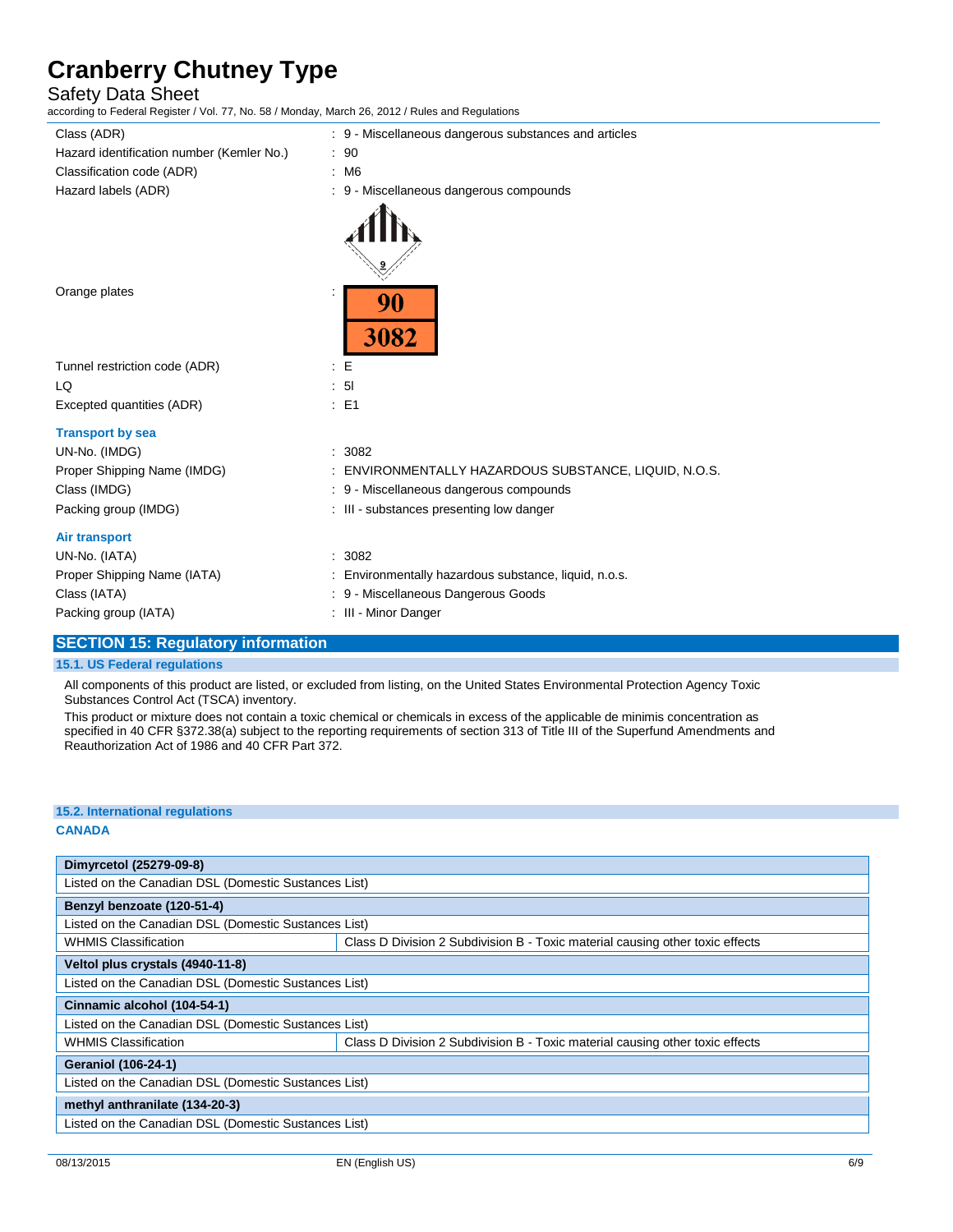### Safety Data Sheet

according to Federal Register / Vol. 77, No. 58 / Monday, March 26, 2012 / Rules and Regulations

| ccording to Federal Register / Vol. 77, No. 58 / Monday, March 26, 2012 / Rules and Regulations                                                                                                                                                                                                                                                                                                                             |                                                                                                                                          |  |  |  |  |
|-----------------------------------------------------------------------------------------------------------------------------------------------------------------------------------------------------------------------------------------------------------------------------------------------------------------------------------------------------------------------------------------------------------------------------|------------------------------------------------------------------------------------------------------------------------------------------|--|--|--|--|
| Amyl cinnamic aldehyde (122-40-7)                                                                                                                                                                                                                                                                                                                                                                                           |                                                                                                                                          |  |  |  |  |
| Listed on the Canadian DSL (Domestic Sustances List)                                                                                                                                                                                                                                                                                                                                                                        |                                                                                                                                          |  |  |  |  |
| Aldehyde C-16 (77-83-8)                                                                                                                                                                                                                                                                                                                                                                                                     |                                                                                                                                          |  |  |  |  |
| Listed on the Canadian DSL (Domestic Sustances List)                                                                                                                                                                                                                                                                                                                                                                        |                                                                                                                                          |  |  |  |  |
| Allyl caproate (123-68-2)                                                                                                                                                                                                                                                                                                                                                                                                   |                                                                                                                                          |  |  |  |  |
| Listed on the Canadian DSL (Domestic Sustances List)                                                                                                                                                                                                                                                                                                                                                                        |                                                                                                                                          |  |  |  |  |
| <b>WHMIS Classification</b>                                                                                                                                                                                                                                                                                                                                                                                                 | Class B Division 3 - Combustible Liquid<br>Class D Division 1 Subdivision B - Toxic material causing immediate and serious toxic effects |  |  |  |  |
| <b>EU-Regulations</b>                                                                                                                                                                                                                                                                                                                                                                                                       |                                                                                                                                          |  |  |  |  |
| Dimyrcetol (25279-09-8)                                                                                                                                                                                                                                                                                                                                                                                                     |                                                                                                                                          |  |  |  |  |
|                                                                                                                                                                                                                                                                                                                                                                                                                             | Listed on the EEC inventory EINECS (European Inventory of Existing Commercial Chemical Substances)                                       |  |  |  |  |
| Benzyl benzoate (120-51-4)                                                                                                                                                                                                                                                                                                                                                                                                  |                                                                                                                                          |  |  |  |  |
|                                                                                                                                                                                                                                                                                                                                                                                                                             | Listed on the EEC inventory EINECS (European Inventory of Existing Commercial Chemical Substances)                                       |  |  |  |  |
| Veltol plus crystals (4940-11-8)                                                                                                                                                                                                                                                                                                                                                                                            |                                                                                                                                          |  |  |  |  |
|                                                                                                                                                                                                                                                                                                                                                                                                                             | Listed on the EEC inventory EINECS (European Inventory of Existing Commercial Chemical Substances)                                       |  |  |  |  |
| Cinnamic alcohol (104-54-1)                                                                                                                                                                                                                                                                                                                                                                                                 |                                                                                                                                          |  |  |  |  |
|                                                                                                                                                                                                                                                                                                                                                                                                                             | Listed on the EEC inventory EINECS (European Inventory of Existing Commercial Chemical Substances)                                       |  |  |  |  |
| <b>Geraniol (106-24-1)</b>                                                                                                                                                                                                                                                                                                                                                                                                  |                                                                                                                                          |  |  |  |  |
|                                                                                                                                                                                                                                                                                                                                                                                                                             | Listed on the EEC inventory EINECS (European Inventory of Existing Commercial Chemical Substances)                                       |  |  |  |  |
| methyl anthranilate (134-20-3)                                                                                                                                                                                                                                                                                                                                                                                              |                                                                                                                                          |  |  |  |  |
|                                                                                                                                                                                                                                                                                                                                                                                                                             | Listed on the EEC inventory EINECS (European Inventory of Existing Commercial Chemical Substances)                                       |  |  |  |  |
| Amyl cinnamic aldehyde (122-40-7)                                                                                                                                                                                                                                                                                                                                                                                           |                                                                                                                                          |  |  |  |  |
| Listed on ELINCS (European List of Notified Chemical Substances)                                                                                                                                                                                                                                                                                                                                                            | Listed on the EEC inventory EINECS (European Inventory of Existing Commercial Chemical Substances)                                       |  |  |  |  |
| Aldehyde C-16 (77-83-8)                                                                                                                                                                                                                                                                                                                                                                                                     |                                                                                                                                          |  |  |  |  |
|                                                                                                                                                                                                                                                                                                                                                                                                                             | Listed on the EEC inventory EINECS (European Inventory of Existing Commercial Chemical Substances)                                       |  |  |  |  |
| Allyl caproate (123-68-2)                                                                                                                                                                                                                                                                                                                                                                                                   |                                                                                                                                          |  |  |  |  |
|                                                                                                                                                                                                                                                                                                                                                                                                                             | Listed on the EEC inventory EINECS (European Inventory of Existing Commercial Chemical Substances)                                       |  |  |  |  |
| Classification according to Regulation (EC) No. 1272/2008 [CLP]<br>Acute Tox. 4 (Oral) H302<br>Eye Irrit. 2<br>H319<br>Skin Sens. 1<br>H317<br>Aquatic Acute 1<br>H400<br>Aquatic Chronic 2<br>H411<br>Full text of classification categories and H statements : see section 16                                                                                                                                             |                                                                                                                                          |  |  |  |  |
| Classification according to Directive 67/548/EEC [DSD] or 1999/45/EC [DPD]                                                                                                                                                                                                                                                                                                                                                  |                                                                                                                                          |  |  |  |  |
| 15.2.2.<br><b>National requlations</b>                                                                                                                                                                                                                                                                                                                                                                                      |                                                                                                                                          |  |  |  |  |
| Dimyrcetol (25279-09-8)                                                                                                                                                                                                                                                                                                                                                                                                     |                                                                                                                                          |  |  |  |  |
| Listed on the AICS (Australian Inventory of Chemical Substances)<br>Listed on IECSC (Inventory of Existing Chemical Substances Produced or Imported in China)<br>Listed on the Japanese ENCS (Existing & New Chemical Substances) inventory<br>Listed on NZIoC (New Zealand Inventory of Chemicals)<br>Listed on PICCS (Philippines Inventory of Chemicals and Chemical Substances)                                         |                                                                                                                                          |  |  |  |  |
| Benzyl benzoate (120-51-4)                                                                                                                                                                                                                                                                                                                                                                                                  |                                                                                                                                          |  |  |  |  |
| Listed on the AICS (Australian Inventory of Chemical Substances)<br>Listed on IECSC (Inventory of Existing Chemical Substances Produced or Imported in China)<br>Listed on the Japanese ENCS (Existing & New Chemical Substances) inventory<br>Listed on the Japanese ISHL (Industrial Safety and Health Law)<br>Listed on the Korean ECL (Existing Chemicals List)<br>Listed on NZIoC (New Zealand Inventory of Chemicals) |                                                                                                                                          |  |  |  |  |

Listed on PICCS (Philippines Inventory of Chemicals and Chemical Substances)

Listed on INSQ (Mexican national Inventory of Chemical Substances)

Listed on Turkish inventory of chemical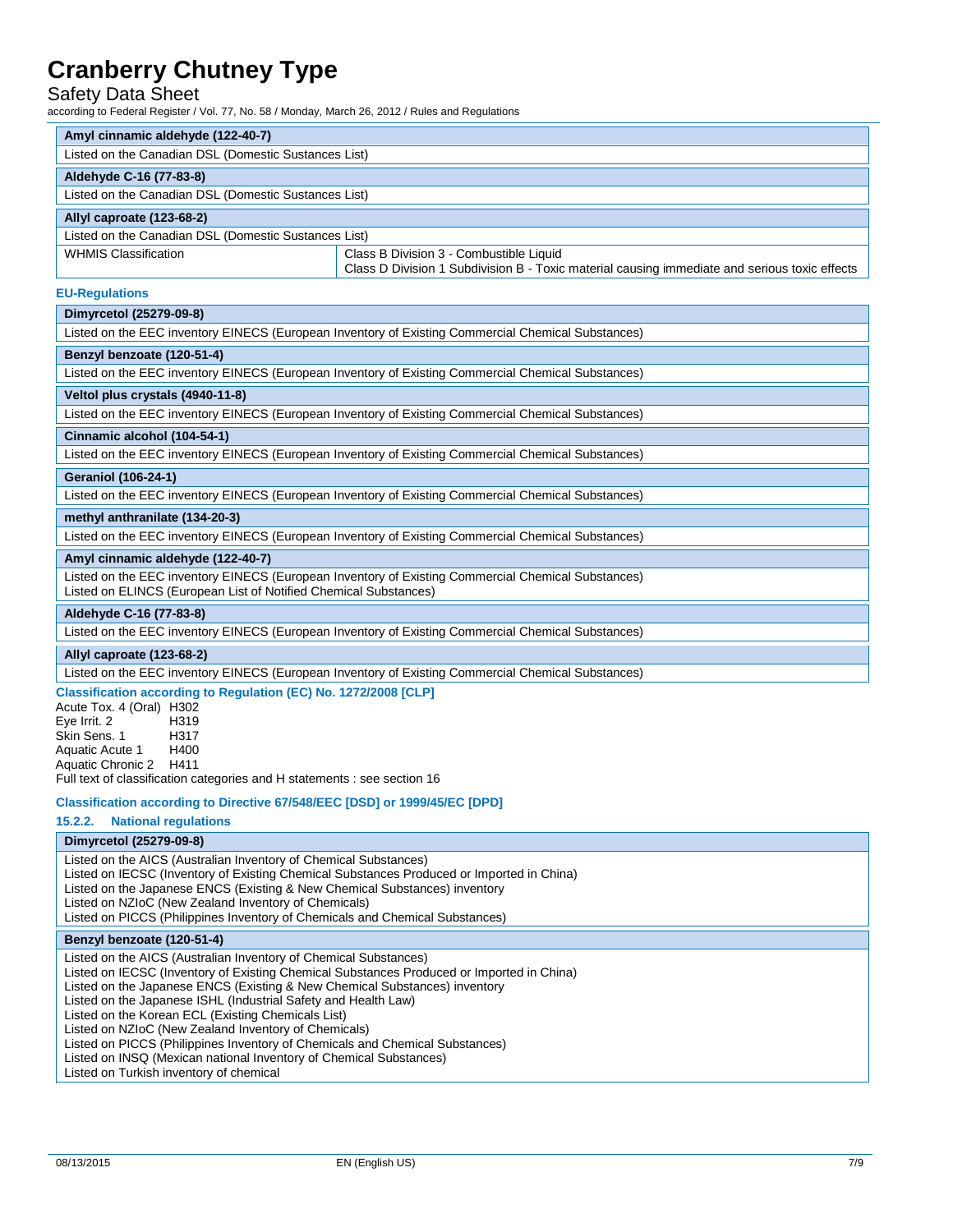### Safety Data Sheet

according to Federal Register / Vol. 77, No. 58 / Monday, March 26, 2012 / Rules and Regulations

| Veltol plus crystals (4940-11-8)                                                                                                                                        |
|-------------------------------------------------------------------------------------------------------------------------------------------------------------------------|
| Listed on the AICS (Australian Inventory of Chemical Substances)                                                                                                        |
| Listed on IECSC (Inventory of Existing Chemical Substances Produced or Imported in China)                                                                               |
| Listed on the Japanese ENCS (Existing & New Chemical Substances) inventory<br>Listed on the Korean ECL (Existing Chemicals List)                                        |
| Listed on NZIoC (New Zealand Inventory of Chemicals)                                                                                                                    |
| Listed on PICCS (Philippines Inventory of Chemicals and Chemical Substances)                                                                                            |
| Listed on INSQ (Mexican national Inventory of Chemical Substances)                                                                                                      |
| Cinnamic alcohol (104-54-1)                                                                                                                                             |
| Listed on the AICS (Australian Inventory of Chemical Substances)                                                                                                        |
| Listed on IECSC (Inventory of Existing Chemical Substances Produced or Imported in China)                                                                               |
| Listed on the Japanese ENCS (Existing & New Chemical Substances) inventory<br>Listed on the Korean ECL (Existing Chemicals List)                                        |
| Listed on NZIoC (New Zealand Inventory of Chemicals)                                                                                                                    |
| Listed on PICCS (Philippines Inventory of Chemicals and Chemical Substances)                                                                                            |
| Listed on Turkish inventory of chemical                                                                                                                                 |
| <b>Geraniol (106-24-1)</b>                                                                                                                                              |
| Listed on the AICS (Australian Inventory of Chemical Substances)                                                                                                        |
| Listed on IECSC (Inventory of Existing Chemical Substances Produced or Imported in China)                                                                               |
| Listed on the Japanese ENCS (Existing & New Chemical Substances) inventory<br>Listed on the Korean ECL (Existing Chemicals List)                                        |
| Listed on NZIoC (New Zealand Inventory of Chemicals)                                                                                                                    |
| Listed on PICCS (Philippines Inventory of Chemicals and Chemical Substances)                                                                                            |
| Listed on INSQ (Mexican national Inventory of Chemical Substances)                                                                                                      |
| Listed on Turkish inventory of chemical                                                                                                                                 |
| methyl anthranilate (134-20-3)                                                                                                                                          |
| Listed on the AICS (Australian Inventory of Chemical Substances)                                                                                                        |
| Listed on IECSC (Inventory of Existing Chemical Substances Produced or Imported in China)<br>Listed on the Japanese ENCS (Existing & New Chemical Substances) inventory |
| Listed on the Korean ECL (Existing Chemicals List)                                                                                                                      |
| Listed on NZIoC (New Zealand Inventory of Chemicals)                                                                                                                    |
| Listed on PICCS (Philippines Inventory of Chemicals and Chemical Substances)<br>Listed on INSQ (Mexican national Inventory of Chemical Substances)                      |
| Listed on Turkish inventory of chemical                                                                                                                                 |
| Amyl cinnamic aldehyde (122-40-7)                                                                                                                                       |
| Listed on the AICS (Australian Inventory of Chemical Substances)                                                                                                        |
| Listed on IECSC (Inventory of Existing Chemical Substances Produced or Imported in China)                                                                               |
| Listed on the Japanese ENCS (Existing & New Chemical Substances) inventory                                                                                              |
| Listed on the Korean ECL (Existing Chemicals List)                                                                                                                      |
| Listed on NZIoC (New Zealand Inventory of Chemicals)<br>Listed on PICCS (Philippines Inventory of Chemicals and Chemical Substances)                                    |
| Listed on Turkish inventory of chemical                                                                                                                                 |
| Aldehyde C-16 (77-83-8)                                                                                                                                                 |
| Listed on the AICS (Australian Inventory of Chemical Substances)                                                                                                        |
| Listed on IECSC (Inventory of Existing Chemical Substances Produced or Imported in China)                                                                               |
| Listed on the Japanese ENCS (Existing & New Chemical Substances) inventory                                                                                              |
| Listed on the Korean ECL (Existing Chemicals List)<br>Listed on NZIoC (New Zealand Inventory of Chemicals)                                                              |
| Listed on PICCS (Philippines Inventory of Chemicals and Chemical Substances)                                                                                            |
| Listed on Turkish inventory of chemical                                                                                                                                 |
| Allyl caproate (123-68-2)                                                                                                                                               |
| Listed on the AICS (Australian Inventory of Chemical Substances)                                                                                                        |
| Listed on IECSC (Inventory of Existing Chemical Substances Produced or Imported in China)                                                                               |
| Listed on the Japanese ENCS (Existing & New Chemical Substances) inventory                                                                                              |
| Listed on the Korean ECL (Existing Chemicals List)<br>Listed on NZIoC (New Zealand Inventory of Chemicals)                                                              |
| Listed on PICCS (Philippines Inventory of Chemicals and Chemical Substances)                                                                                            |
| Listed on Turkish inventory of chemical                                                                                                                                 |
|                                                                                                                                                                         |

### **15.3. US State regulations**

California Proposition 65 - This product does not contain any substances known to the state of California to cause cancer and/or reproductive harm